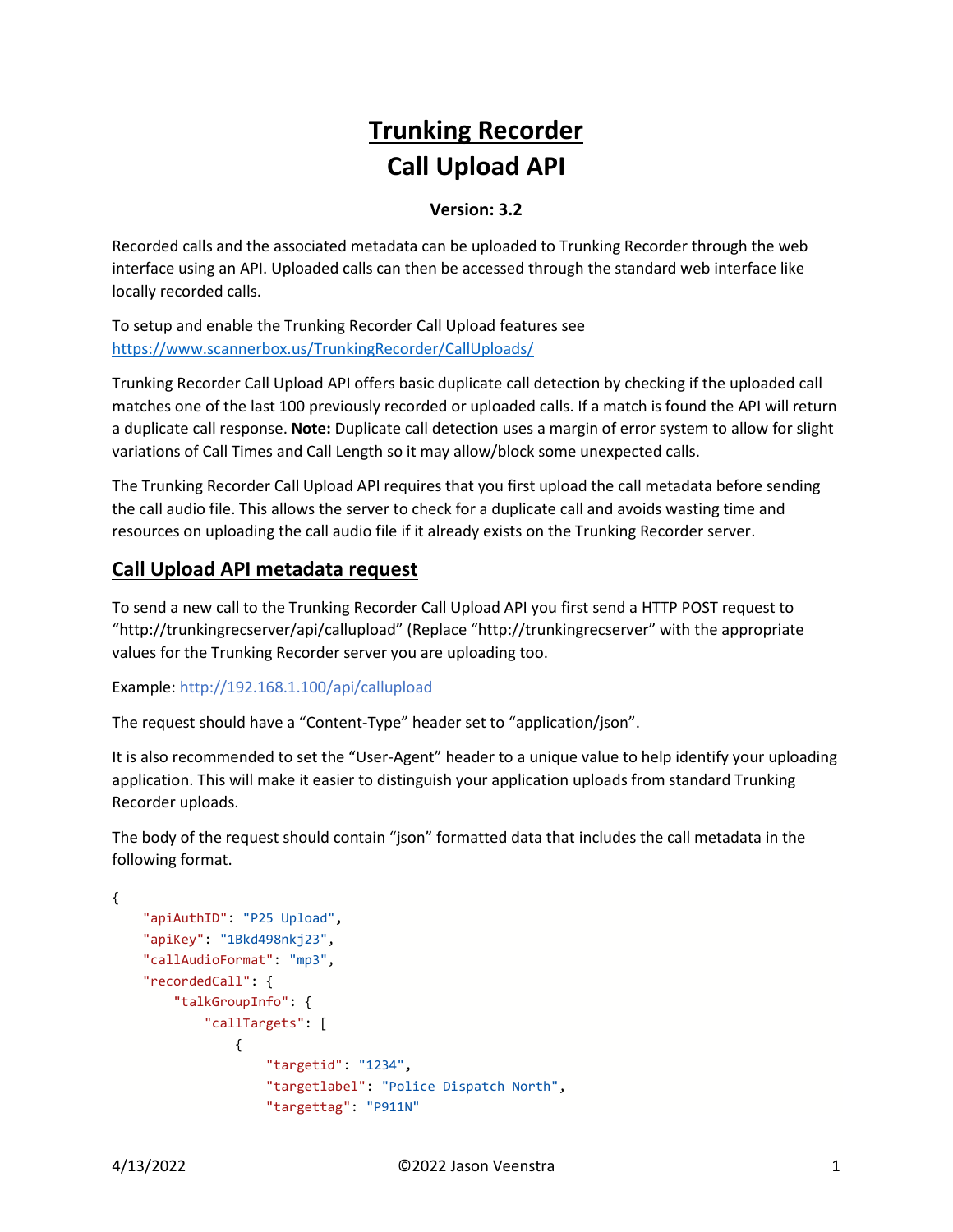```
 },
\overline{\mathcal{L}} "targetid": "1235",
                      "targetlabel": "Police Dispatch South",
                      "targettag": "P911S"
 }
             ],
             "receiver": "RTLVoice1",
             "receiverVCO": 0,
             "frequency": "858.23750",
             "sourceid": "1234567",
             "sourcelabel": "City Car 1",
             "sourcetag": "CCar1",
             "lcn": "1217",
             "voiceservice": "P25P1",
             "systemid": "92493796",
             "systemlabel": "MPSCS",
             "systemtype": "APCOP25",
             "siteid": "001-010",
             "sitelabel": "County Simulcast",
             "calltype": "2"
         },
         "startTime": "2021-05-16T20:50:50.2209511Z",
         "callDuration": 2.9,
         "startPositionSec": "00:00:00"
    }
}
```
#### **Metadata fields**

**apiAuthID** – Authentication ID used by API to identify the upload machine, value will be added to the receiver value stored in Trunking Recorder.

**apiKey** – Authentication Key used by API to verify the upload is authorized, must match the value set on the Trunking Recorder server.

**callAudioFormat** – File format of the recorded call audio, Trunking Recorder only supports WAV and MP3 formats.

**callTargets** – List of all talkgroups for call. If the call is a patch and involves multiple talkgroups then you should list all of them with the primary talkgroup being first.

**targetid** – ID value of the talkgroup.

**targetlabel** – Label value of the talkgroup, Trunking Recorder will display this value in the web interface.

**targettag** – Tag value of the talkgroup.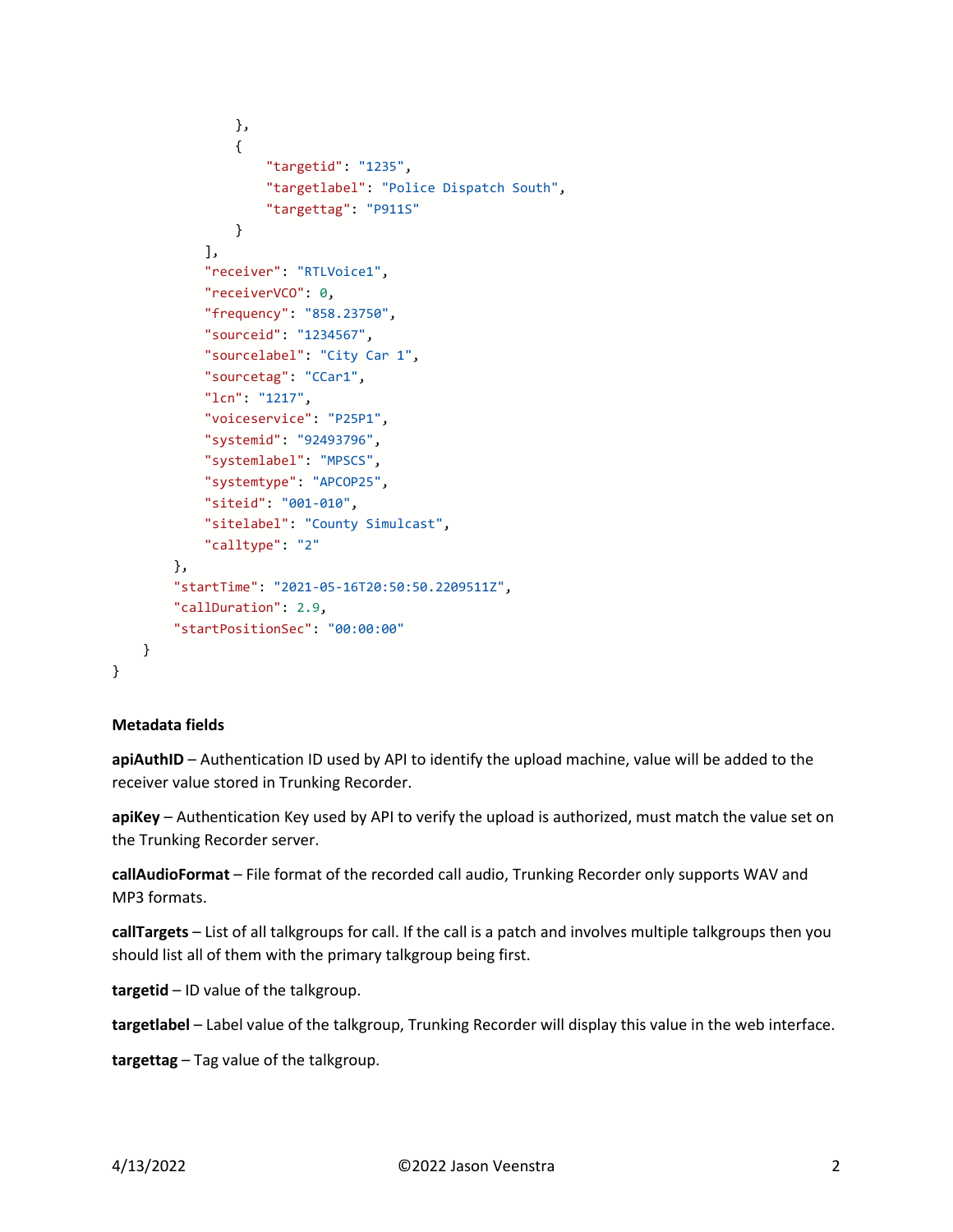**receiver** – Receiver used to pickup and decode call. Trunking Recorder will display this value in the web interface. For uploaded calls the "apiAuthID" will be also be shown as part of the Receiver label.

**receiverVCO** – Used by Unitrunker v1 to identify virtual receivers using the same physical receiver. (Recommended to always set it to zero "0")

**frequency** – Frequency of the call in megahertz (MHz).

**sourceid** – Call source ID value, normally the radio or console ID.

**sourcelabel** – Label value of the call source, Trunking Recorder will display this value in the web interface.

**sourcetag** - Tag value of the call source.

**lcn** - Logical Channel Number (LCN) of the call.

**voiceservice** – Type of voice system used by the call. Valid options are "**A**" - Analog, "**P**" - ProVoice, "**1**" - P25 Phase 1, "**2**" - P25 Phase 2", "**?**" - Unknown, or "**P25P1**" - P25 Phase 1.

**systemid** – System ID value of the Trunked Radio system.

**systemlabel** – Label of the Trunked Radio system.

**systemtype** – Type of the Trunked Radio system. (Example: APCOP25, EDACS96, EDACS48)

**siteid** – Site ID value of the Trunked Radio system the call was recorded from.

**sitelabel** – Label of the Trunked Radio system site the call was recorded from.

**calltype** – Type of call that was recorded. Valid options are "**0**" – Individual, "**1**" – Group, "**2**" – Patch.

**startTime** – Time when the call first started. Time should be converted from local to UTC and formatted as an ISO 8601 date

**callDuration** – Length of the recorded call in seconds, should include tenths of a second. (Example: 2.9)

**startPositionSec** –Call offset start time if there is a delay at beginning of the recorded file. **Currently not used**.

If the API request is successful Trunking Recorder will respond with a "json" formatted message with a 200 status. If the call is not a duplicate the "Duplicate" value will be **false** and a "CallAudioID" value will be present

```
{
     "Status": 200,
     "StatusMessage": "Success",
     "Duplicate": false,
     "CallAudioID": "772e1ab3-70e4-4b7f-8232-f0045b2bedcd"
}
```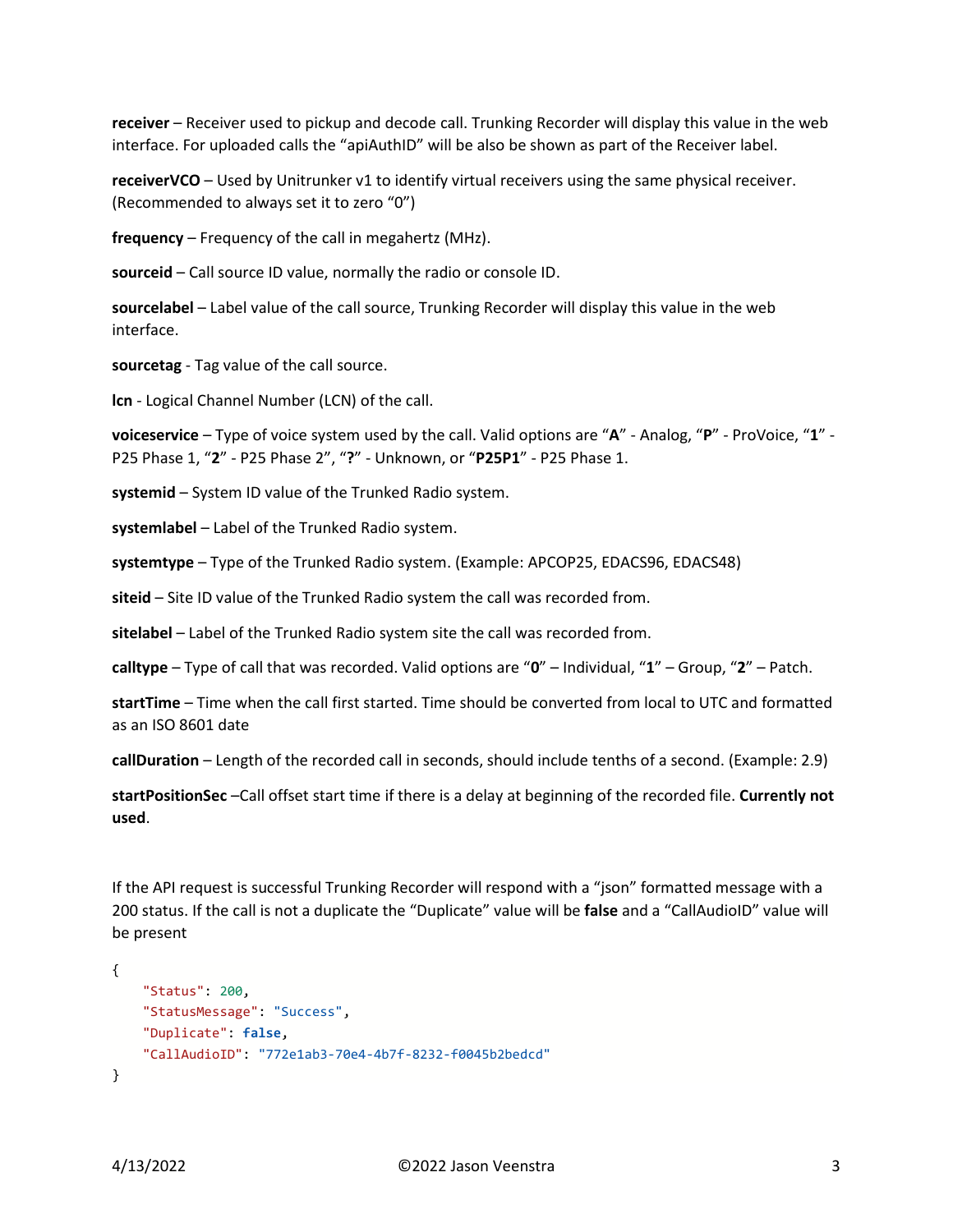If the call is detected as a duplicate the "Duplicate" value will be **true**.

```
{
     "Status": 200,
     "StatusMessage": "Duplicate Call found, CallID:15668932",
     "Duplicate": true,
     "CallAudioID": ""
}
```
The "CallAudioID" value should be saved by the sending application since it will need to be used in the next API request to upload the recorded call audio file.

## **Call Upload API call audio upload**

To send a recorded call audio file to the Trunking Recorder Call Upload API you need to first successfully complete the Call Upload API metadata request and receive a "CallAudioID" value.

You should send a HTTP POST request to "http://trunkingrecserver/api/callaudioupload/CallAudioID" (Replace "http://trunkingrecserver" with the appropriate values for the Trunking Recorder server you are uploading too and replace the "CallAudioID" with the actual value returned in the first request.

Example: http://192.168.1.100/api/callaudioupload/772e1ab3-70e4-4b7f-8232-f0045b2bedcd

The request should have a "Content-Type" header set to "audio/mpeg" for MP3 files or "audio/wav" for WAV files.

The request should have a Content-Length" header set that matches the size of the audio file you will be uploading; this is normally set automatically by the application you are using to make the API request.

It is also recommended to set the "User-Agent" header to a unique value to help identify your uploading application. This will make it easier to distinguish your application uploads from standard Trunking Recorder uploads.

The body of the request should contain only the audio file contents.

If the request is successful Trunking Recorder will respond with a "json" formatted message with a 200 status. The "StatusMessage" will report that the call was archived successfully.

```
{
     "Status": 200,
     "StatusMessage": "Call archived successfully, CallID=15668940"
}
```
Once archived the call will be made available on the Trunking Recorder web interface like locally recorded calls.